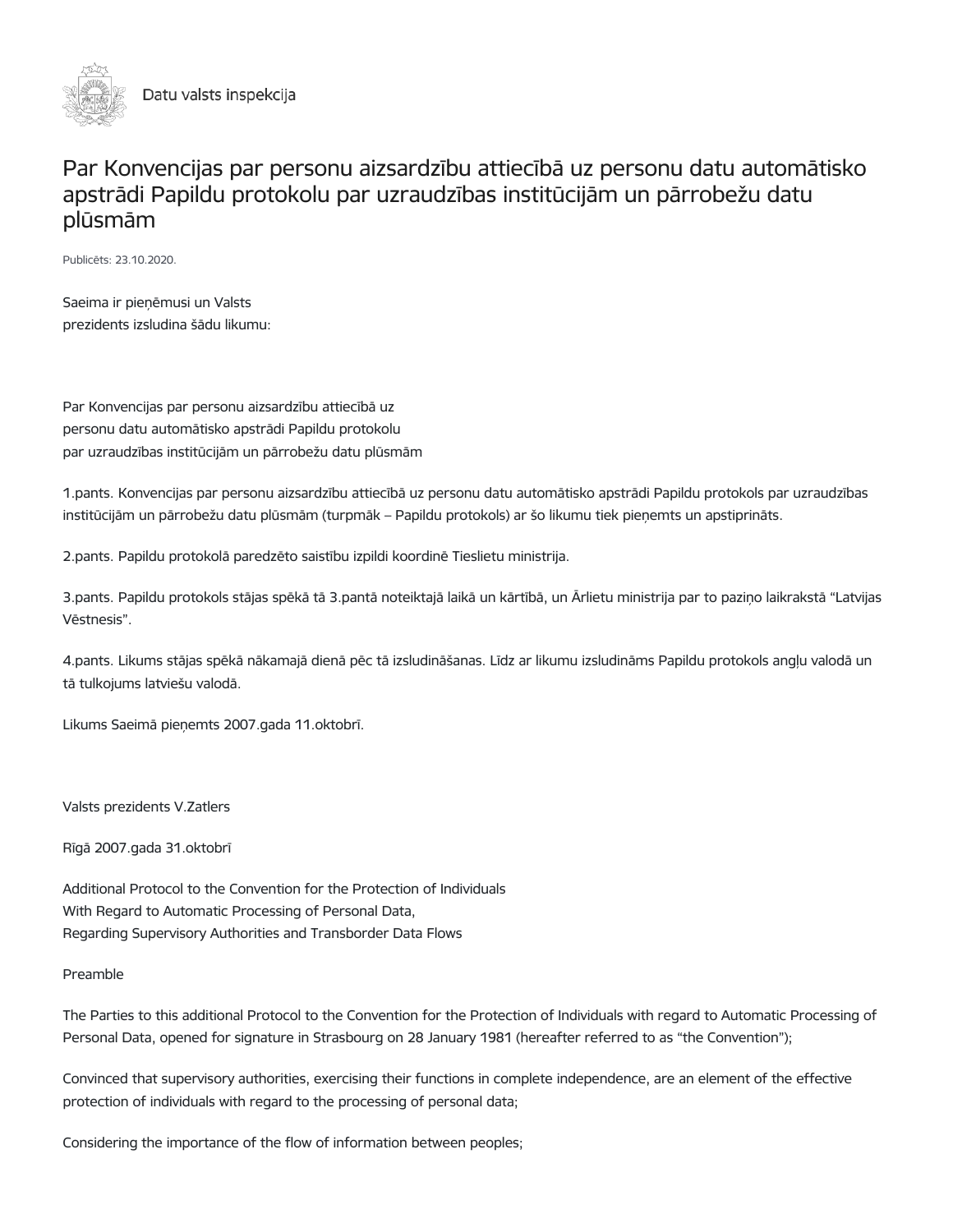Considering that, with the increase in exchanges of personal data across national borders, it is necessary to ensure the effective protection of human rights and fundamental freedoms, and in particular the right to privacy, in relation to such exchanges of personal data,

Have agreed as follows:

Article 1 – Supervisory authorities

1. Each Party shall provide for one or more authorities to be responsible for ensuring compliance with the measures in its domestic law giving effect to the principles stated in Chapters II and III of the Convention and in this Protocol.

2. a) To this end, the said authorities shall have, in particular, powers of investigation and intervention, as well as the power to engage in legal proceedings or bring to the attention of the competent judicial authorities violations of provisions of domestic law giving effect to the principles mentioned in paragraph 1 of Article 1 of this Protocol.

b) Each supervisory authority shall hear claims lodged by any person concerning the protection of his/her rights and fundamental freedoms with regard to the processing of personal data within its competence.

3. The supervisory authorities shall exercise their functions in complete independence.

4. Decisions of the supervisory authorities, which give rise to complaints, may be appealed against through the courts.

5. In accordance with the provisions of Chapter IV, and without prejudice to the provisions of Article 13 of the Convention, the supervisory authorities shall co-operate with one another to the extent necessary for the performance of their duties, in particular by exchanging all useful information.

Article 2 – Transborder flows of personal data to a recipient which is not subject to the jurisdiction of a Party to the Convention

1. Each Party shall provide for the transfer of personal data to a recipient that is subject to the jurisdiction of a State or organisation that is not Party to the Convention only if that State or organisation ensures an adequate level of protection for the intended data transfer.

2. By way of derogation from paragraph 1 of Article 2 of this Protocol, each Party may allow for the transfer of personal data:

a) if domestic law provides for it because of :

- specific interests of the data subject, or

- legitimate prevailing interests, especially important public interests, or

b) if safeguards, which can in particular result from contractual clauses, are provided by the controller responsible for the transfer and are found adequate by the competent authorities according to domestic law.

## Article 3 – Final provisions

1. The provisions of Articles 1 and 2 of this Protocol shall be regarded by the Parties as additional articles to the Convention and all the provisions of the Convention shall apply accordingly.

2. This Protocol shall be open for signature by States Signatories to the Convention. After acceding to the Convention under the conditions provided by it, the European Communities may sign this Protocol. This Protocol is subject to ratification, acceptance or approval. A Signatory to this Protocol may not ratify, accept or approve it unless it has previously or simultaneously ratified, accepted or approved the Convention or has acceded to it. Instruments of ratification, acceptance or approval of this Protocol shall be deposited with the Secretary General of the Council of Europe.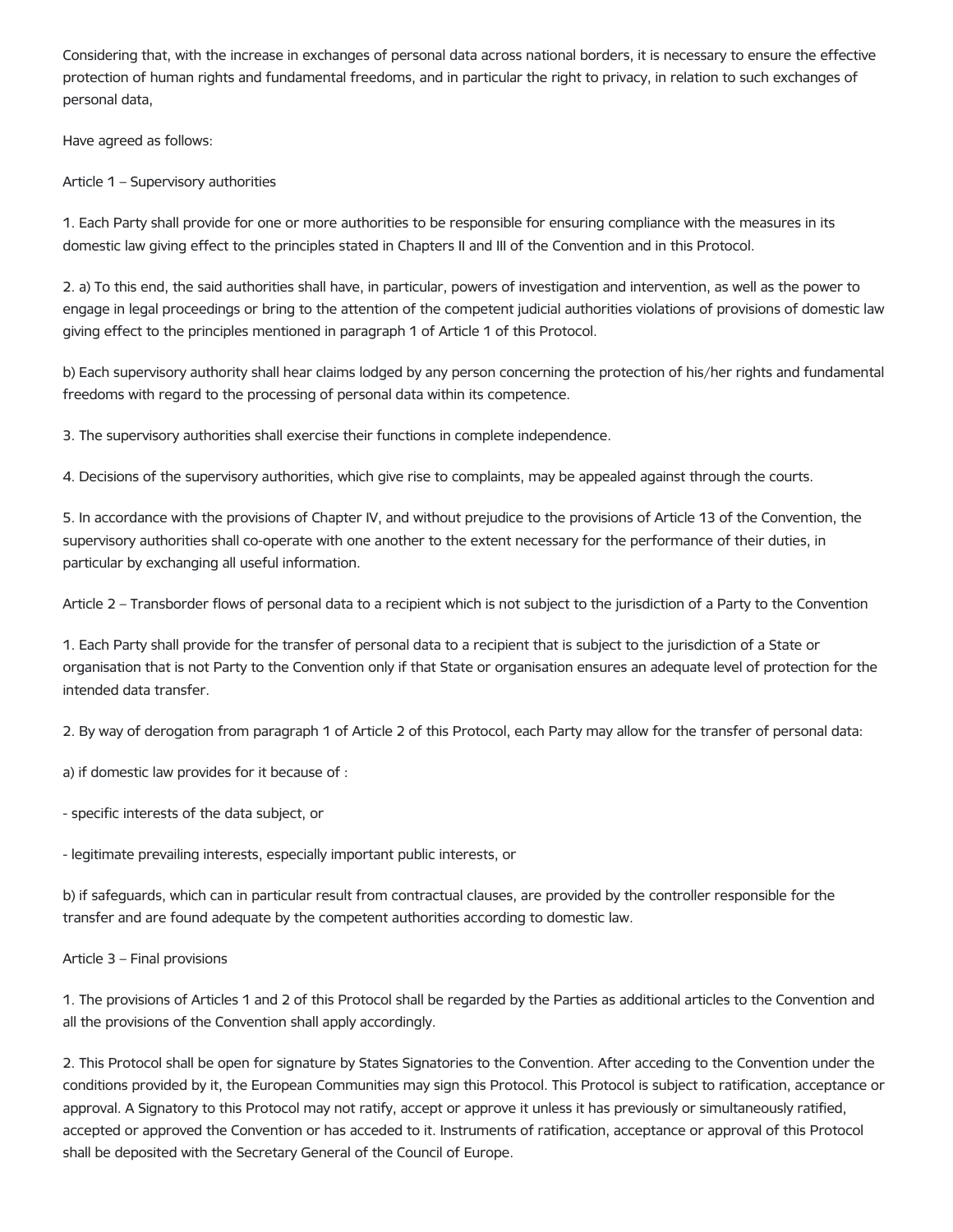3. a) This Protocol shall enter into force on the first day of the month following the expiry of a period of three months after the date on which five of its Signatories have expressed their consent to be bound by the Protocol in accordance with the provisions of paragraph 2 of Article 3.

b) In respect of any Signatory to this Protocol which subsequently expresses its consent to be bound by it, the Protocol shall enter into force on the first day of the month following the expiry of a period of three months after the date of deposit of the instrument of ratification, acceptance or approval.

4. a) After the entry into force of this Protocol, any State which has acceded to the Convention may also accede to the Protocol.

b) Accession shall be effected by the deposit with the Secretary General of the Council of Europe of an instrument of accession, which shall take effect on the first day of the month following the expiry of a period of three months after the date of its deposit.

5. a) Any Party may at any time denounce this Protocol by means of a notification addressed to the Secretary General of the Council of Europe.

b) Such denunciation shall become effective on the first day of the month following the expiry of a period of three months after the date of receipt of such notification by the Secretary General.

6. The Secretary General of the Council of Europe shall notify the member States of the Council of Europe, the European Communities and any other State which has acceded to this Protocol of:

a) any signature;

b) the deposit of any instrument of ratification, acceptance or approval;

c) any date of entry into force of this Protocol in accordance with Article 3;

d) any other act, notification or communication relating to this Protocol.

In witness whereof the undersigned, being duly authorised thereto, have signed this Protocol.

Done at Strasbourg, this 8th day of November 2001, in English and in French, both texts being equally authentic, in a single copy which shall be deposited in the archives of the Council of Europe. The Secretary General of the Council of Europe shall transmit certified copies to each member State of the Council of Europe, the European Communities and any State invited to accede to the Convention.

Konvencijas par personu aizsardzību attiecībā uz personas datu automātisko apstrādi Papildu protokols par uzraudzības institūcijām un pārrobežu datu plūsmām

## Preambula

Šī Strasbūrā 1981.gada 28.janvārī parakstīšanai atvērtās Konvencijas par personu aizsardzību attiecībā uz personas datu automātisko apstrādi (turpmāk tekstā "Konvencija") Papildu protokola Puses,

būdamas pārliecinātas, ka uzraudzības institūcijas, kas pilnīgi neatkarīgi pilda savas funkcijas, ir daļa no efektīvas personu aizsardzības attiecībā uz personas datu apstrādi,

ņemot vērā informācijas plūsmas starp tautām nozīmīgumu,

ņemot vērā, ka sakarā ar personas datu pārrobežas apmaiņas palielināšanos ir nepieciešams nodrošināt efektīvu cilvēka tiesību un pamatbrīvību, it īpaši tiesību uz privātumu aizsardzību saistībā ar minēto personas datu apmaiņu,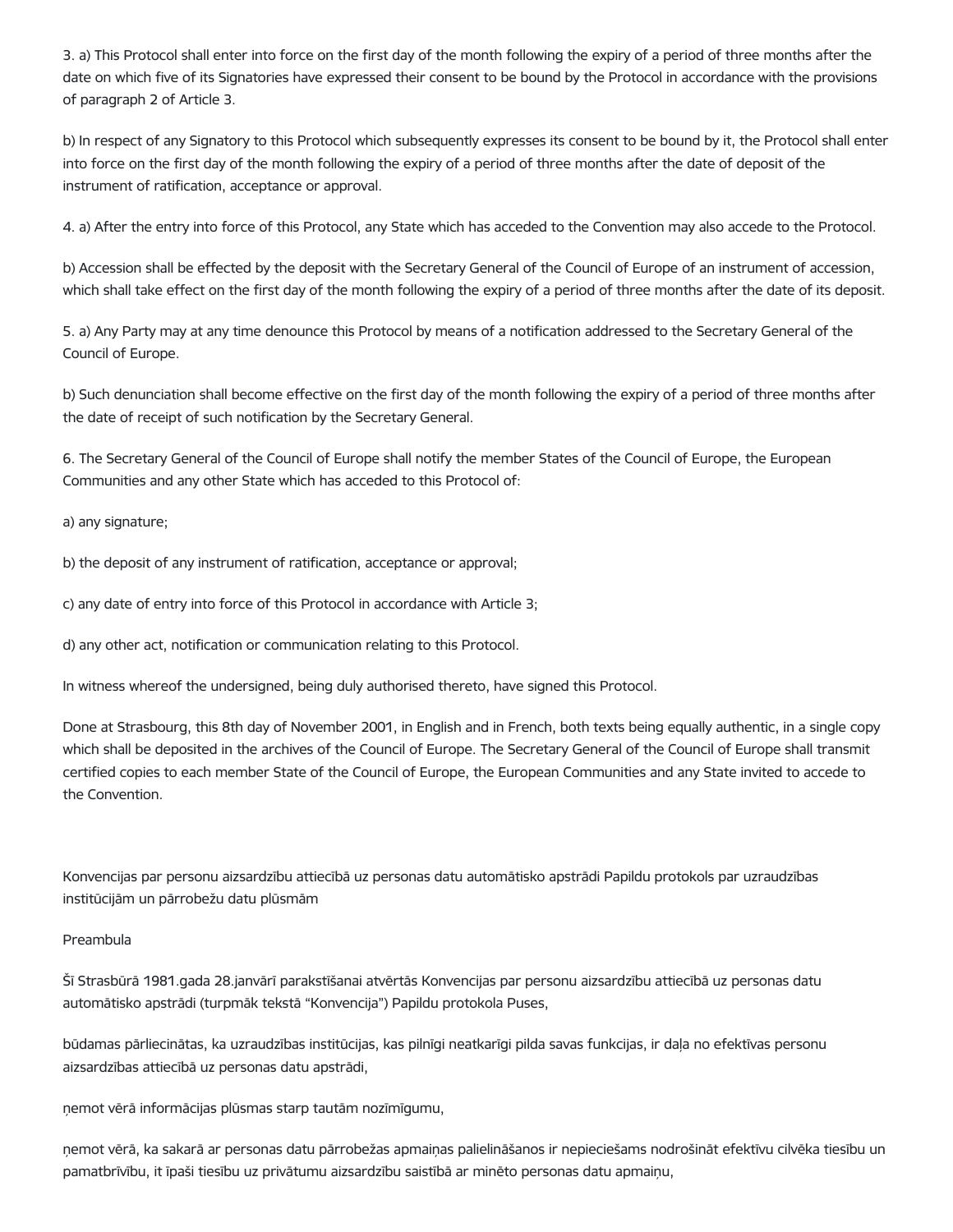ir vienojušās par sekojošo:

1. pants – Uzraudzības institūcijas

1. Katra Puse nosaka vienu vai vairākas institūcijas, kuras ir atbildīgas par to, lai tiktu nodrošināta to valsts iekšējās tiesībās paredzēto pasākumu ievērošana, ar kuriem tiek ieviesti Konvencijas II un III sadaļas un šī Protokola principi.

2. a) Šajā sakarā minētajām institūcijām ir jāpiešķir izmeklēšanas un iejaukšanās pilnvaras, kā arī pilnvaras iesaistīties tiesvedībā vai pievērst kompetentu tiesu iestāžu uzmanību to valsts iekšējo tiesību noteikumu pārkāpumiem, ar kuriem tiek ieviesti šī Protokola 1.panta 1.punktā minētie principi.

b) Katra uzraudzības institūcija savas kompetences robežās izskata jebkuras personas iesniegtās prasības saistībā ar minētās personas tiesību un pamatbrīvību aizsardzību attiecībā uz personas datu apstrādi.

3. Uzraudzības institūcijas ir pilnīgi neatkarīgas attiecībā uz savu funkciju izpildi.

4. Par uzraudzības institūcijas lēmumiem var iesniegt sūdzību tiesā.

5. Saskaņā ar IV sadaļas noteikumiem un neierobežojot Konvencijas 13.panta noteikumus, uzraudzības institūcijas sadarbojas cita ar citu tādā apmērā, kāds ir nepieciešams uzraudzības institūciju pienākumu izpildei, it īpaši, apmainās ar visa veida noderīgu informāciju.

2. pants – Personas datu pārrobežu plūsma saņēmējam, kurš neatrodas Konvencijas Līgumslēdzējas Puses jurisdikcijā

1. Katra Puse nodrošina, ka personas datu pārsūtīšana tādam saņēmējam, kurš atrodas tādas valsts vai tādas organizācijas jurisdikcijā, kas nav šīs Konvencijas Līgumslēdzēja Puse, ir atļauta tikai tādā gadījumā, ja šāda valsts vai organizācija nodrošina adekvātu pārsūtāmo datu aizsardzības līmeni.

2. Atkāpjoties no šī Protokola 2.panta 1.punkta noteikumiem, katra Puse var atļaut pārsūtīt personas datus :

a) ja valsts iekšējās tiesības paredz datu pārsūtīšanu :

- lai aizsargātu noteiktas datu subjekta intereses, vai

- tādās likumīgas intereses, kurām ir augstāks juridiskais spēks, it īpaši svarīgas sabiedrības intereses, vai

b) par datu pārsūtīšanu atbildīgais datu pārzinis piemēro aizsardzības pasākumus, kurus kompetentas institūcijas saskaņā ar valsts iekšējām tiesībām ir atzinušas par adekvātiem aizsardzības pasākumiem.

3. pants – Nobeiguma noteikumi

1. Puses uzskata šī Protokola 1. un 2.panta noteikumus par Konvencijas papildus pantiem, un attiecībā uz tiem tiek piemēroti visi Konvencijas noteikumi.

2. Šis Protokols tiek atklāts parakstīšanai Konvencijas parakstītājvalstīm. Pēc pievienošanās Konvencijai saskaņā ar tajā paredzētajiem noteikumiem Eiropas Kopienas var parakstīt šo Protokolu. Šis Protokols ir jāratificē, jāpieņem vai jāapstiprina. Šī Protokola parakstītājs nevar ratificēt, pieņemt vai apstiprināt šo Protokolu, ja tas iepriekš vai vienlaicīgi nav ratificējis, pieņēmis vai apstiprinājis pašu Konvenciju vai pievienojies tai. Šī Protokola ratifikācijas, pieņemšanas vai apstiprināšanas dokuments ir deponējams Eiropas Padomes Ģenerālsekretāram.

3. a) Šis Protokols stājas spēkā nākamā mēneša pirmajā dienā pēc tam, kad ir pagājuši trīs mēneši, kopš datuma, kad piecas tā Parakstītājvalstis ir izteikušas savu piekrišanu ievērot šo Protokolu saskaņā ar 3.panta otrā punkta noteikumus.

b) Attiecībā uz jebkuru no parakstītājām valstīm, kas deponē savu ratifikācijas dokumentu, šis Protokols stājas spēkā nākamā